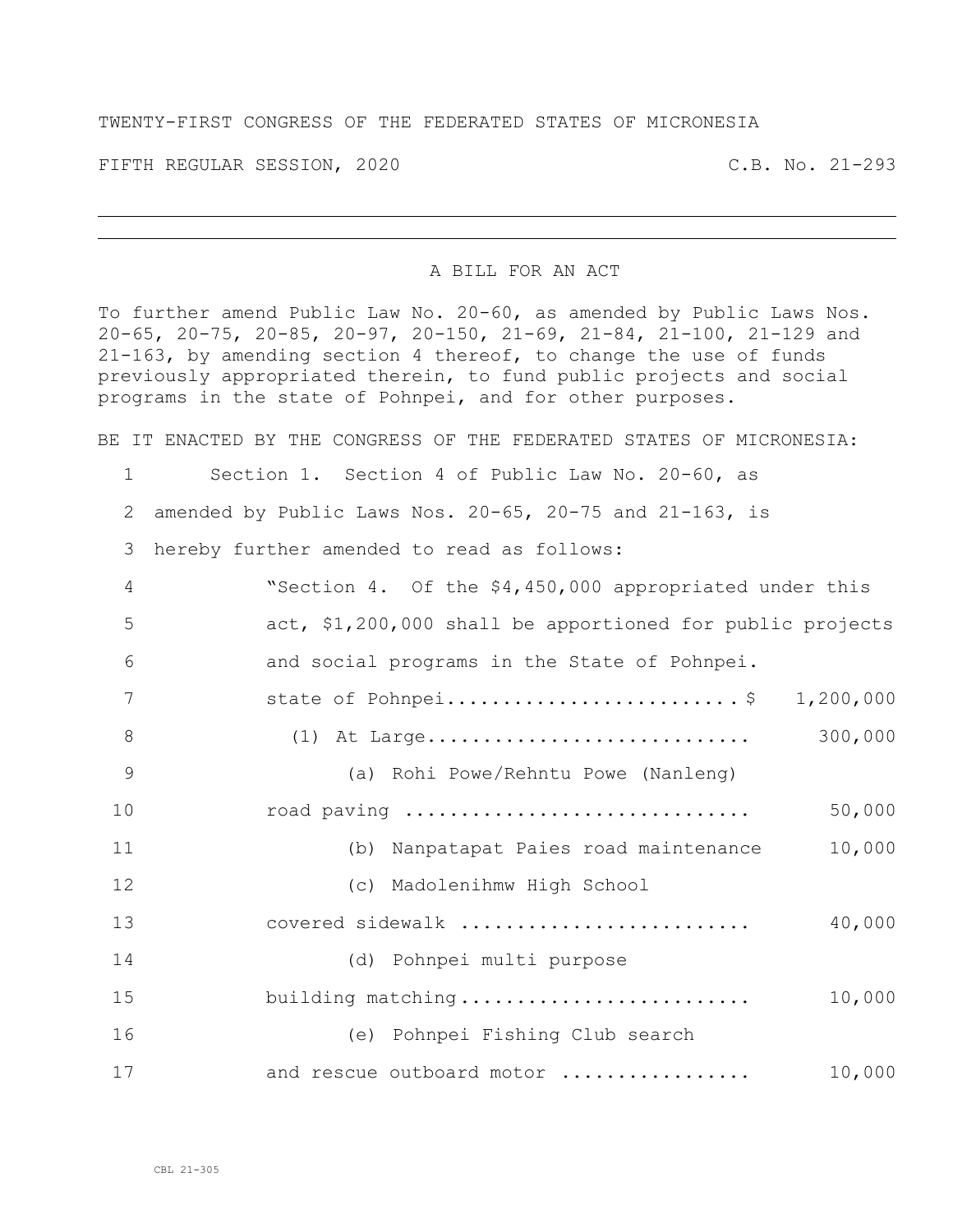| $\mathbf 1$   | (f) Wone Mercedes meeting                   |         |
|---------------|---------------------------------------------|---------|
| 2             | center renovation\$                         | 10,000  |
| 3             | (g) Isokohneid Speaker's vehicle            | 5,000   |
| 4             | Medical referral<br>(h)                     | 10,000  |
| 5             | Nintok, Kitti road paving<br>(i)            | 50,000  |
| 6             | Dolonier drainage improvement/repair<br>(j) | 20,000  |
| 7             | Sapwuafik airport bridge<br>(k)             | 20,000  |
| 8             | (1) Outreach program                        | 25,000  |
| $\mathcal{G}$ | (m) Operation costs of Lady                 |         |
| 10            | Minto (current and past account)            | 15,000  |
| 11            | (n) Pwudoi channel clearing                 | 10,000  |
| 12            | (o) Pingelap Municipal Office repair        | 15,000  |
| 13            | (2) Election District No. 1                 | 300,000 |
| 14            | (a) Pohnpei Island Ladies in                |         |
| 15            | Oregon subsidy                              | 3,000   |
| 16            | (b) Micronesian Island Community            |         |
| 17            | in Oregon subsidy                           | 7,000   |
| 18            | (c) Multi purpose building matching.        | 10,000  |
| 19            | (d) Danpei Community house building         |         |
| 20            | construction                                | 25,000  |
| 21            | Sokehs Pah road paving<br>(e)               | 30,000  |
| 22            | Purchase of cleaning equipment<br>(f)       | 5,000   |
| 23            | Pei Lapalap road paving<br>(q)              | 40,000  |
| 24            | Causeway Sea wall rehabilitation<br>(h)     | 10,000  |
| 25            | (i) Purchase of water tanks/pipes/          |         |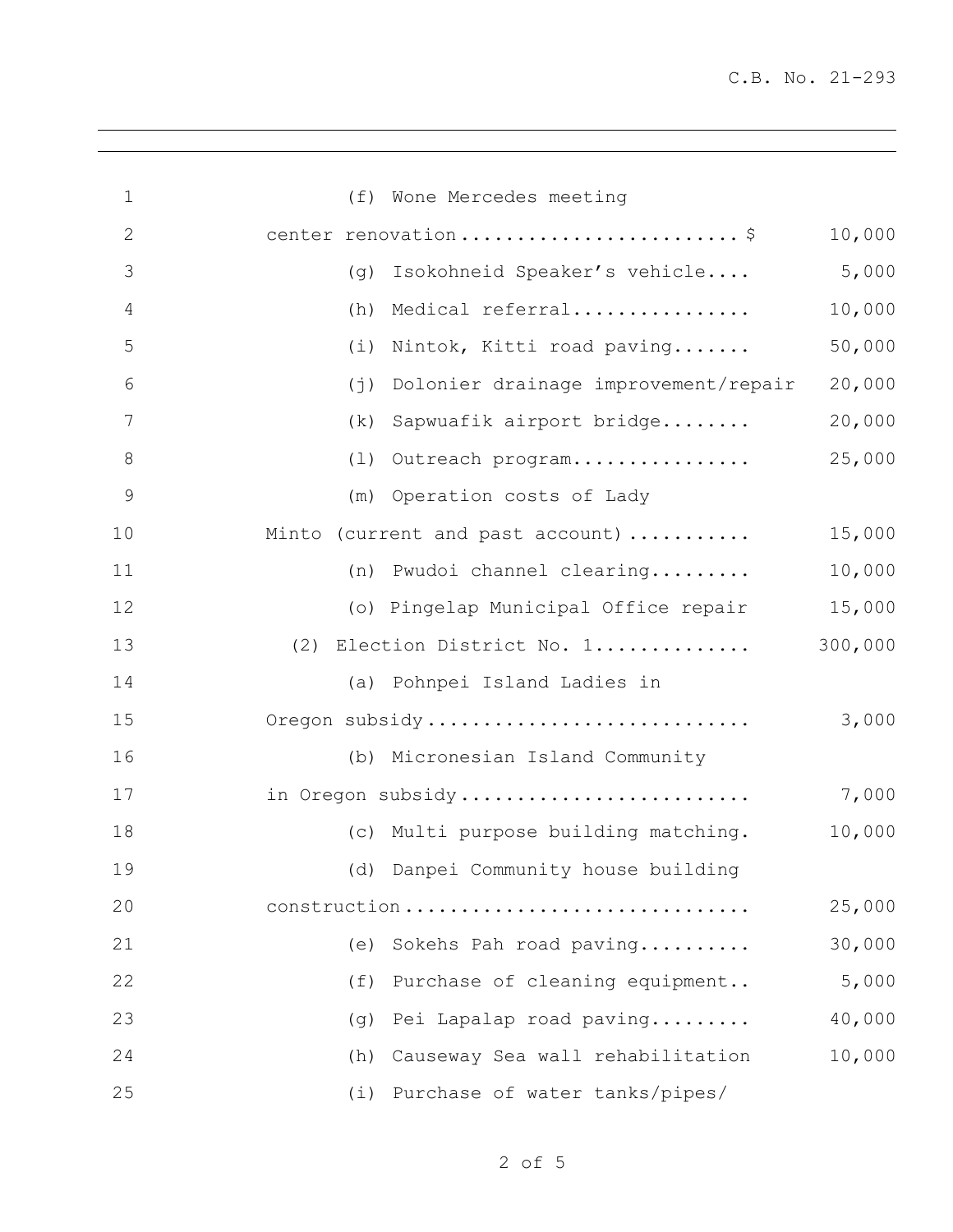| $\mathbf 1$   | accessories<br>10,000                                          |
|---------------|----------------------------------------------------------------|
| $\mathbf{2}$  | 10,000<br>Sapwohn Community house renovation \$<br>$(\dagger)$ |
| 3             | (k)<br>Purchase of laptops for PICS                            |
| 4             | 30,000<br>High School                                          |
| 5             | (1) Lien Alem building retaining wall<br>20,000                |
| 6             | Kaselehlia Main Street<br>(m)                                  |
| 7             | 40,000<br>paving rehabilitation                                |
| 8             | 35,000<br>(n) Road maintenance/coral purchase.                 |
| $\mathcal{G}$ | (o) Pohnpei Utility Corporation                                |
| 10            | transportation needs<br>25,000                                 |
| 11            | (3) Election District No. 2<br>300,000                         |
| 12            | 40,000<br>Administrative support services.<br>(a)              |
| 13            | 20,000<br>Students financial assistance<br>(b)                 |
| 14            | Salapwuk Elementary Librarian<br>(C)                           |
| 15            | contractual service<br>10,000                                  |
| 16            | 10,000<br>Medical referral<br>(d)                              |
| 17            | Madolenihmw road cleaning<br>$-0-$<br>(e)                      |
| 18            | (f) ED2 Elementary schools                                     |
| 19            | 15,000<br>laptops/computers                                    |
| 20            | 80,000<br>Madolenihmw roads improvement<br>(q)                 |
| 21            | 10,000<br>Hazard Mitigation assistance<br>(h)                  |
| 22            | 35,000<br>Water delivery system/improvement<br>(i)             |
| 23            | Multi-purpose building matching.<br>10,000<br>(j)              |
| 24            | Nikahlek road (Salapwak)<br>12,000<br>(k)                      |
| 25            | Contributions to community and<br>(1)                          |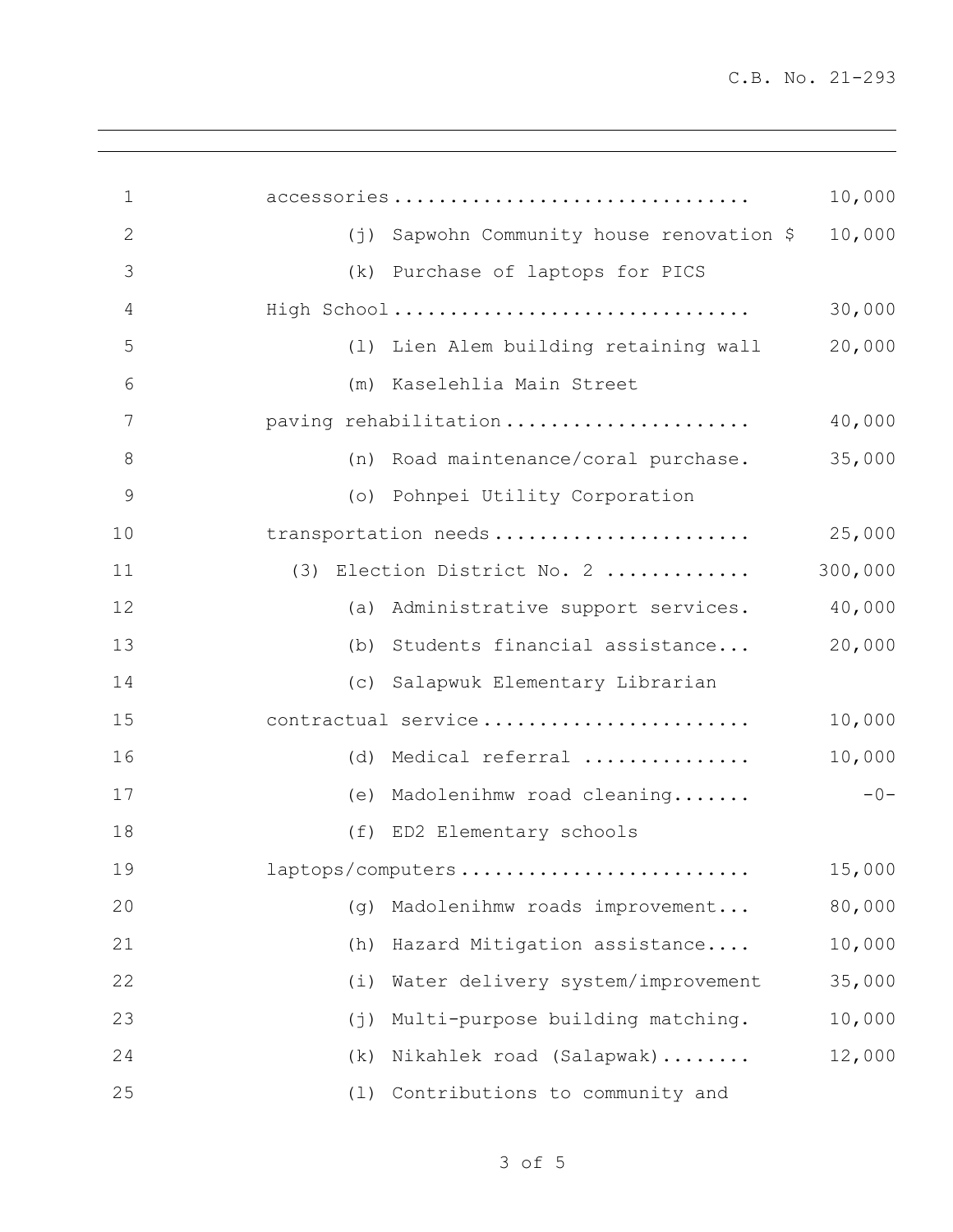| $\mathbf 1$     | social events, activities and program     | 15,000  |
|-----------------|-------------------------------------------|---------|
| $\mathbf{2}$    | (m) Nanihr pilot farm\$                   | 5,000   |
| 3               | $(n)$ POAL club                           | 3,000   |
| $\overline{4}$  | (o) UCCP Summit implementation            | 15,000  |
| 5               | (p) Arou Powe road improvement            | 20,000  |
| 6               | (4) Election District No. 3               | 300,000 |
| $7\phantom{.0}$ | (a) Saladak and Awak schools laptops      |         |
| $\,8\,$         | and accessories for Principals, Teachers, |         |
| $\mathsf 9$     | Teacher's aides and administrative staff  | 25,000  |
| 10              | (b) Awak Pah culvert - Kilmete's area     | $-0-$   |
| 11              | (c) U, road paving and maintenance        | 50,000  |
| 12              | (d) U Street lights                       | 25,000  |
| 13              | (e) Saladak school ECE supplies,          |         |
| 14              | equipment and activities                  | 5,000   |
| 15              | (f) Awak school ECE supplies,             |         |
| 16              | equipment and activities                  | 5,000   |
| 17              | (q) Nett school ECE supplies,             |         |
| 18              | equipment and activities                  | 5,000   |
| 19              | (h) Nett School laptops and accessories   |         |
| 20              | for Principals, Teachers, Teacher's aides |         |
| 21              | and administrative staff                  | 30,000  |
| 22              | (i) Eirke, Nett [road maintenance/paving] |         |
| 23              | new road                                  | 50,000  |
| 24              | (j) Nett Street lights                    | 25,000  |
| 25              | (k) Kahmar new road (Sou Kamar side)      | 25,000  |